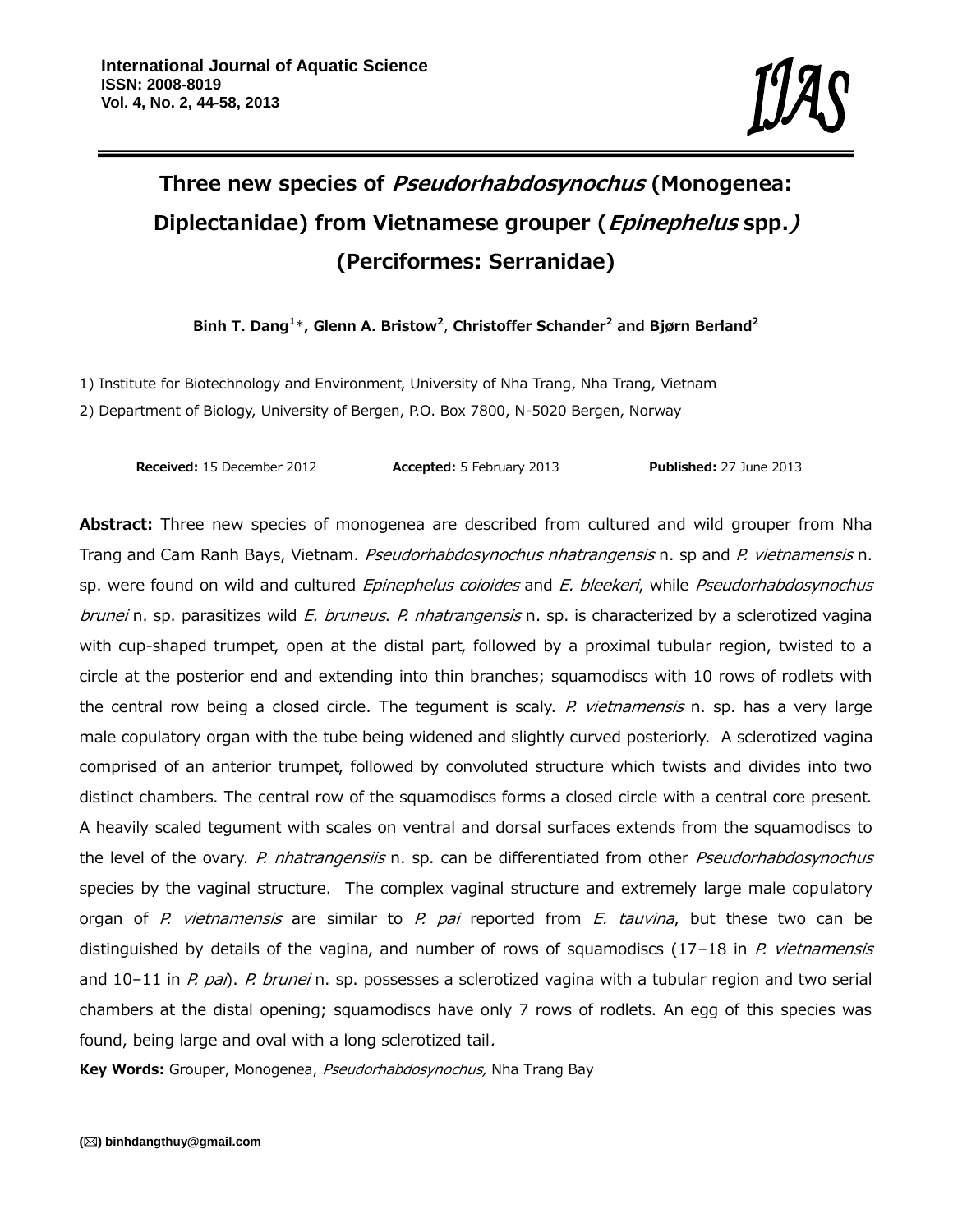# **Intordaction**

Species of *Pseudorhabdosynochus* are increasingly reported parasitizing grouper (Serranidae; Epinephelinae) throughout warm and temperature waters of oceanic regions (Oliver, 1986; Young, 1969; Dyer *et al.,* 1994, 1995; Vidal-Martinez *et al.,* 1997; Vidal- Martínez and Mendoza-Franco, 1998; Bu *et al.,* 1999; Santos *et al.,* 2000; Yang *et al*., 2005a;Yang, *et al*. 2005b;Wu *et al*., 2005a; Wu *et al*., 2005b; Justine and Euzet, 2005 a,b; Hinsinger and Justine, 2006 a.b; Justine and Sigura, 2007; Zeng and Yang, 2007; Neifar and Euzet, 2007; Justine, 2007a,b and 2008; Sigura *et al.,* 2007; Justine, 2009; Justine and Vignon, 2009). They are relatively host specific, even when widely distributed (Santos *et al.,* 2000). Santos *et al*. (2000) were the first to discuss species totals within *Pseudorhabdosynochus*, listing 23 species and describing 1 new species. Species richness currently comprises over 40 species with and without nominal status according to a summary by Justine (2007a). Since 2007, a number of *Pseudorhabdosynochus* species have been described (Yang *et al*., 2005a, Yang *et al*., 2005b; Neifar and Euzet, 2007; Justine, 2007b; Zeng and Yang, 2007; Sigura *et al.,* 2007; Justine and Sigura, 2007; Justine, 2008; 2009 and Justine and Vignon, 2009). The species in this genus now number over 60. As an increasing number of grouper are examined,

additional species may be described.

During a survey of monogenean fauna of *Epinephelus* spp. (Serranidae) in Vietnam (Dang *et al.,* 2010), both new and previously known species of *Pseudorhabdosynochus* were collect ed. Three new species are described herein.

#### **Materials and Methods**

#### **Parasite sampling and identification**

Sea cage cultured *Epinephelus coioides* (Hamilton, 1822) (n=45), *E. bleekeri* (Vaillant, 1878) (n=40) and wild *E. bruneus* (Bloch, 1793) (n=28) (all Serranidae) were collected from Nha Trang Bay (12° 15′ N, 109° 21′ E) and Cam Ranh Bay (11° 52' 60 N, 109° 10' E), Vietnam, from January to August 2007, and from January 2008 to July 2009. Prior to examination, fish were held in indoor aerated water tanks. Skin, fins and gills of freshly euthanized fish were subsequently examined for monogenean parasites.

Freshly excised gills were kept in separate Petri dishes filled with filtered sea water and examined under a dissecting microscope. Monogeneans were removed and examined either alive or in 75% ethanol. *Pseudorhabdosynochus* species identification was based primarily on the morphology of the haptoral sclerites and the reproductive organs using various keys and species descriptions (Beverley- Burton and Suriano, 1981; Kritsky and Beverley-Burton, 1986; Bu *et al.,* 1999; Justine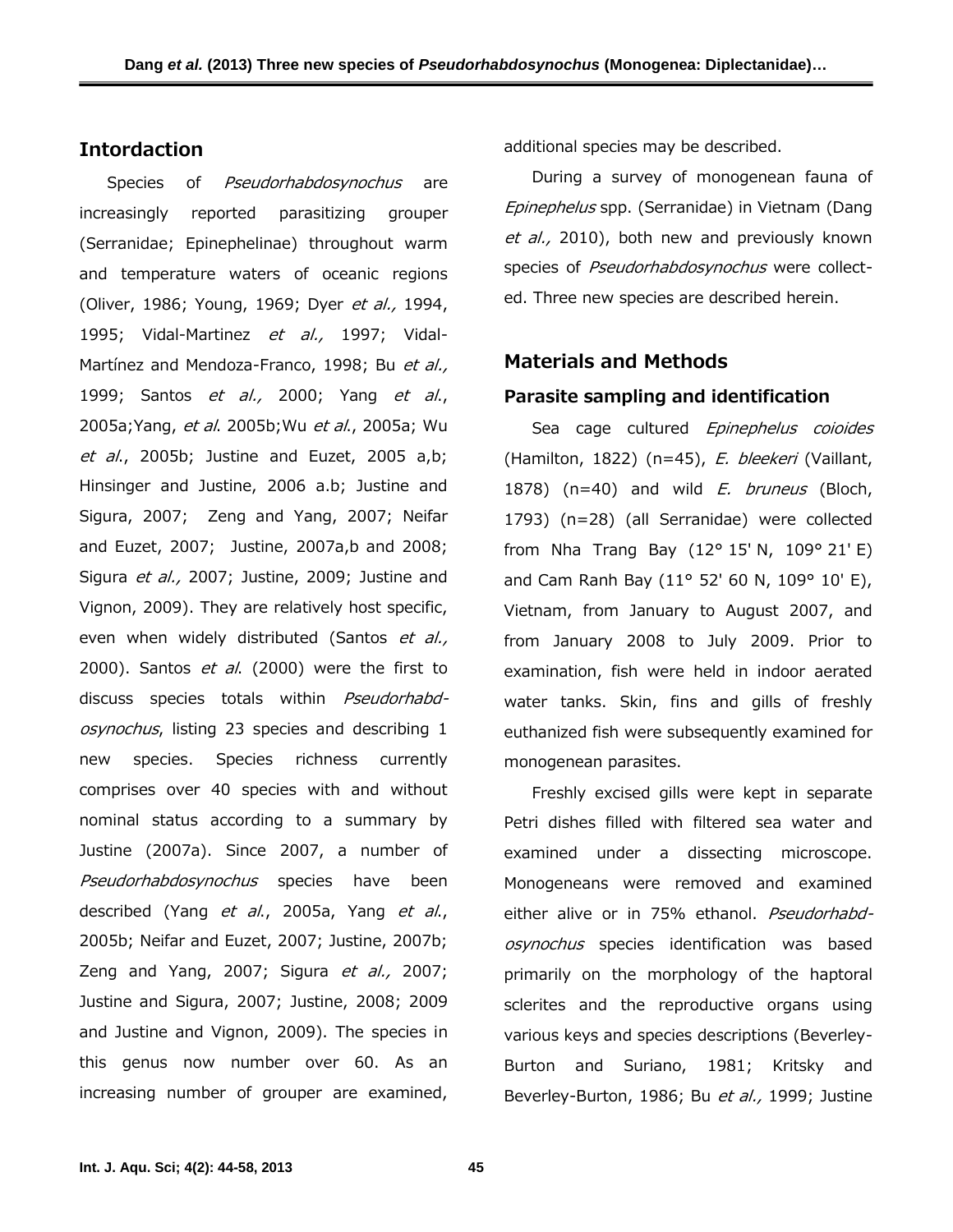and Euzet, 2005a; Yang *et al*., 2005b; Justine and Euzet, 2005b; Hinsinger and Justine, 2006a,b; Justine and Sigura, 2007; Justine, 2007a, b, Zeng and Yang, 2007; Justine and Vignon, 2009). For morphological analysis, whole mounts were prepared following Berland (2005). Various diagnostic characters were studied using differential interference contrast microscopy (Olympus BX51) and Cell\* digital image analysis software (Olympus Soft Imaging Solutions GmbH, Münster, Germany). Body width was measured at mid-body or vagina level. All measurements are given in µm and presented as mean (range). The characters measured and the terminologies used are in accordance with Justine (2007a). Drawings of the haptoral hardparts and copulatory complexes were prepared with aid of a camera lucida. The images were digitally processed in Adobe Photoshop Elements®, version 5.0.

Holotype and paratypes specimens were deposited in the Natural History collection, Bergen museum (ZMBN), University of Bergen, Bergen, Norway.

### **Description**

# *Pseudorhabdosynochus nhatrangensis* **n. sp.**

(Figures: 1, 2 A–J)

*Diagnostic*: Body slightly dorsoventrally flattened, widest at level of ovary, length 458 (370–570, n=10), width 155 (120–185, n=10).

Tegument armed with scales in region of haptoral peduncle. Anterior region with 3 pairs of head organs, 2 pair of eye-spots with posterior pair larger and more closely situated than anterior. Distance between outer margins of anterior eye-spot pair  $18$  ( $15-20$ ,  $n=5$ ), posterior eye-spot pair 12 (10–14, n=5).



**Fig. 1:** *Pseudorhabdosynochus nhatrangensis* **n. sp. from** *Epinephelus coioides* **and** *E. bleekeri* **in Nha Trang Bay, Vietnam. Dorsal view, composite drawing from holotype, paratypes and observation of live specimens. Scale bar: 100 µm.**

Haptor differentiated from rest of body, almost as wide as body, width 157 (130–188, n=7), provided with 2 similar squamodiscs, 2 pairs of lateral hamuli, 3 bars and 14 marginal hooklets. Squamodiscs round in shape, made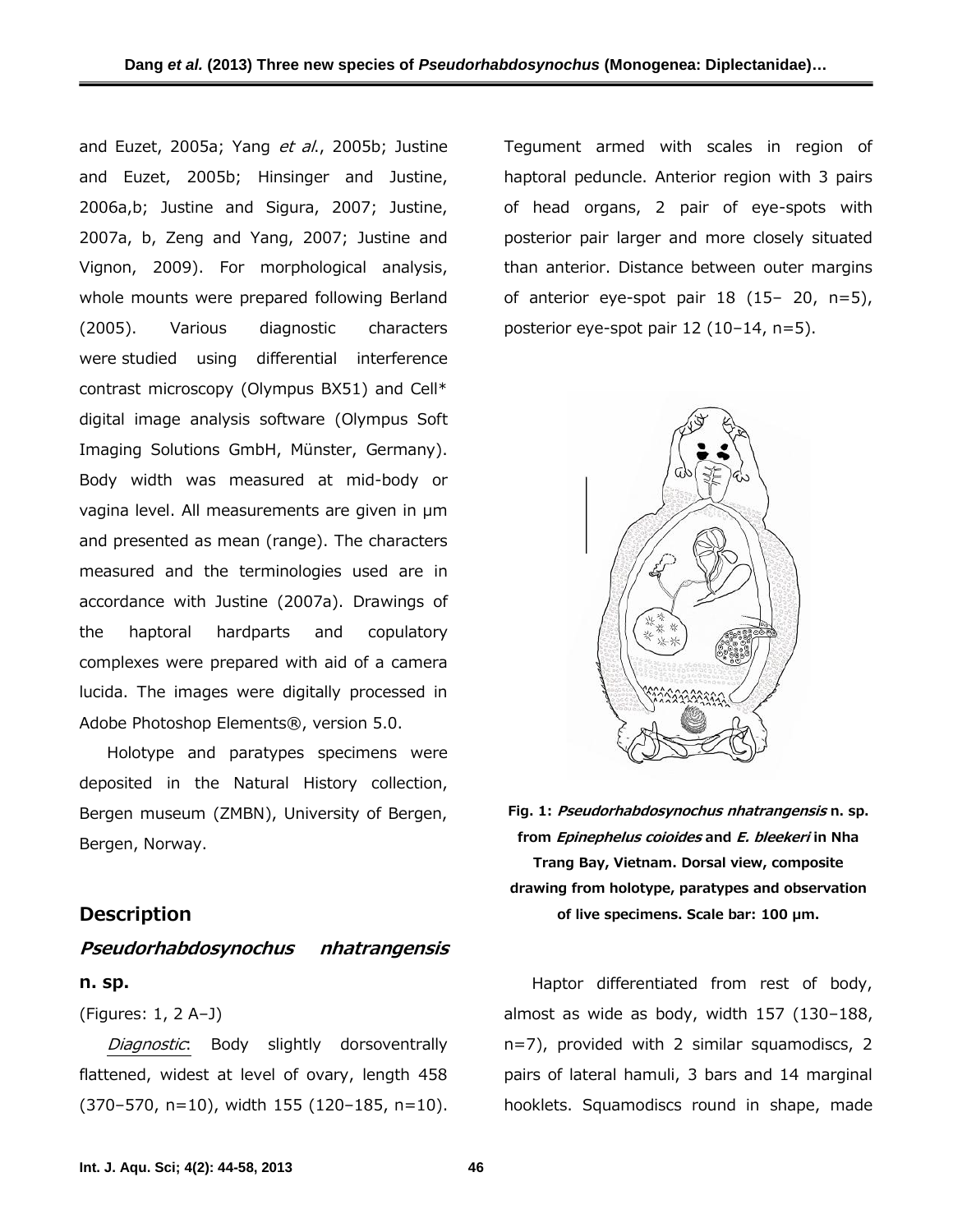up of rows of rodlets which tend to link with neighbors of same row; central rows forming closed circles; rodlets slightly thinner from centre to periphery; ventral and dorsal squamodiscs similar; length 48 (45–50, n=6), width 44 (38–55, n=6), always 10 (n=6) rows of rodlets and 1 closed circle; ventral hamuli with elongate root and broad shaft, outer length 48 (40–58, n=10), inner length 38 (33–40, n=10); dorsal hamuli with reduce root, outer length 38 (33–43, n=10), inner length 24 (23– 25, n=10); ventral bars elongate and taper in two extremities; length 95 (90–103, n=10), maximum width 11 (9–14, n=10); groove not visible on its ventral side. Dorsal bars elongate, slightly broadened in mid-body, length 61 (55– 68, n=10), maximum width 12 (11–14, n=10) (Fig. 2 G–L).

Mouth ventrally subterminal; pharynx subspherical, length 37 (30–45, n=6), width 36 (30–45, n=6). Oesophagus apparently absent, such that intestinal bifurcation immediately follows pharynx. Caeca simple, terminates blindly at level of posterior margin of vitelline field.

Testis subspherical, intercaecal, length 54 (53–63, n=4), width 38 (30–45, n=4). Vas deferens emerges from antero-sinistral part of testis, enlarges into small seminal vesicle; seminal vesicle in mid-region of body, transforms into duct; duct form bends then transform into small bulb followed by duct; duct enlarges to form vesicle, then connects to a copulatory organ. Prostatic reservoir conspicuous, connects with male copulatory organ (MCO) (Fig. 1).



**Fig. 2:** *Pseudorhabdosynochus nhatrangensis* **n. sp***.* **A –F: Male copulatory organ and corresponding sclerotized vagina in three individuals; G, H: Ventral and dorsal hamuli; I: Squamodisc; J. The egg; K, L: Transverse and dorsal bars. Scale bare: 20µm for MCO, transverse, and dorsal bars; 10 µm for vagina, dorsal, ventral hamuli, egg and, squamodisc.**

MCO elongate, slightly curved, divides into four chambers with third and fourth (posterior) chambers more sclerotized than 2 anterior chambers; fourth chamber ends in very sclerotized cone; cone prolonged by sclerotized tube; filaments are sometimes observed. Inner length 58 (52–65, n=10); cone length 14 (12– 15, n=10); tube length 21 (18–25, n=10) (Fig. 2 A, C, E).Ovary subequatorial, intercaecal, pre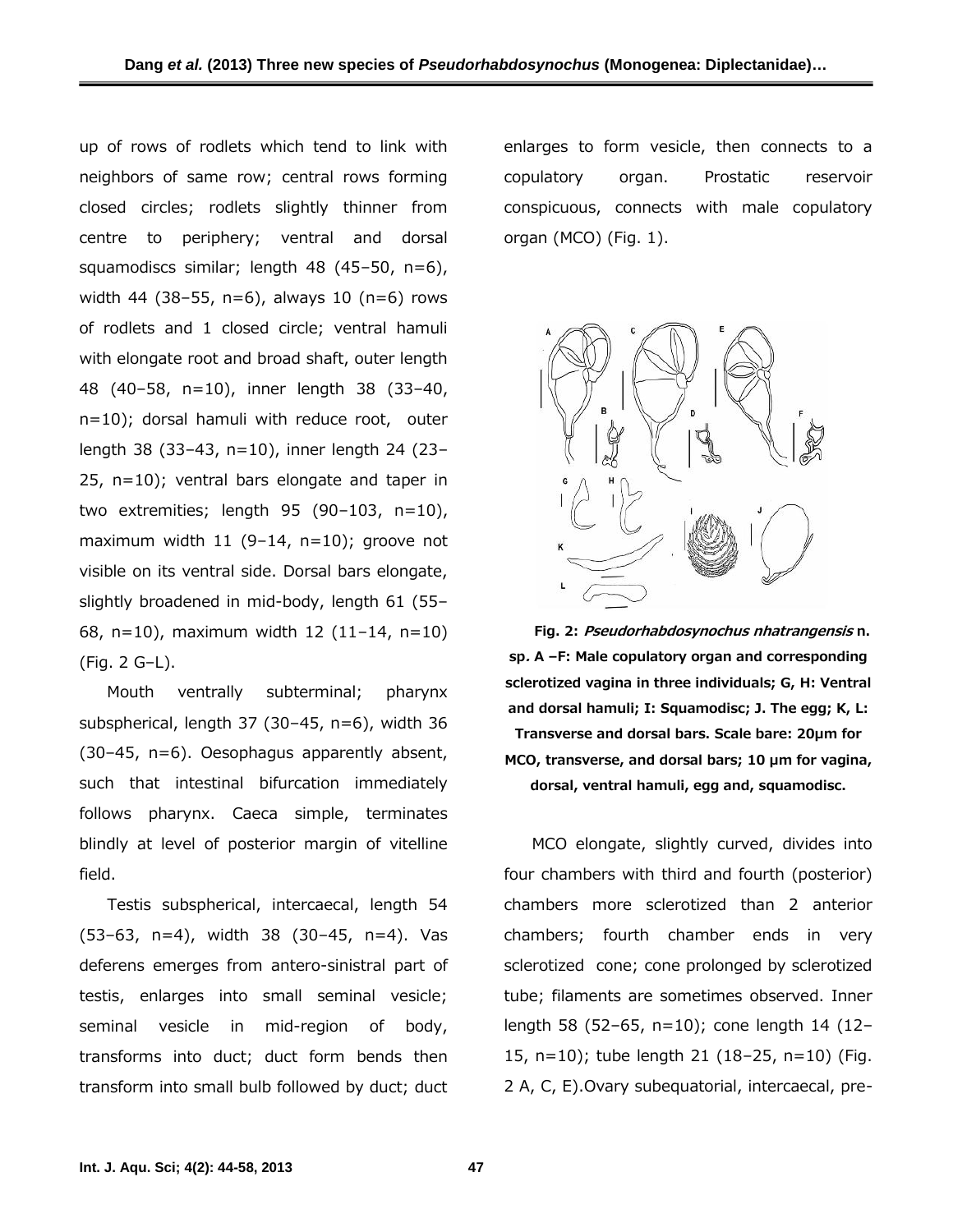testicular, encircles right caecum. Ovary length 52 (48–55, n=4); width 31 (25–40, n=4). Oviduct pass medially to form ootype, surrounded by Mehlis' gland; ootype short, opens into uterus. Uterus dextral. Duct from sclerotized vagina to ootype visible only in live specimens. Vitelline fields extend posteriorly from posterior to pharyngeal level in 2 lateral bands, confluent in post-testicular region, terminate anterior to peduncle. Bilateral connections from vitelline fields to ootype inconspicuous. Mature egg oval–shaped with long filament, length 45, 66, n=2 width 35, 50, n=2 (Fig. 2 L). Egg observed in uterus oval or ellipse–shaped with thick wall. Vagina comprised of unsclerotized region, inconspicuous, visible only in living animal, followed by sclerotized region. Sclerotized vagina sinistral, a complex sclerotized structure; length 29 (25–33, n=10) (Fig. 2 C, D, F). Sclerotized vagina comprises cup–shaped trumpet with opening at distal end, followed by proximal tubular region. Tube twisted in circle at posterior end, extending into thin branches. Trumpet and tube more sclerotized with thick wall.

#### **Taxonomic summary**

*Type-host*: Sea cage cultured *Epinephelus coioides* (Hamilton, 1822) and *E. bleekeri* (Vaillant, 1878) (Serranidae).

*Type-locality*: Nha Trang Bay (12° 15′ N,

109° 21′ E), Vietnam.

*Site*: Between secondary gill lamellae.

*Type-material*: Holotype ZMBN collection N0: 84826, collected on 18 January 2008, Nha Trang Bay, Vietnam on *E. coioides*. 3 paratypes (ZMBN collection N0: 84827-84829), all in ammonium picrate.

*Material examined*: 15 specimens, including 5 in ammonium picrate, 5 cleared with lactophenol and 5 live specimens. Measurements on 10 specimens.

*Prevalence*: 27% (12/45) on *E. coioides* and 10% (4/40) on *E. bleeckeri*

*Etymology*: The name of this species refers to Nha Trang Bay, where the species was found.

#### **Remarks**

*Pseudorhabdosynochus nhatrangensis* n. sp. has the characteristic features of *Pseudorhabdosynochus*, possessing an MCO of reniform, sclerotized structure with four characteristic compartments. With squamodiscs of 10 rows of rodlets, *P. nhatrangensis* can be easily separated from *Pseudorhabdosynochus* species possessing more than 14 rows (*P. riouxi* (Oliver, 1986), *P. monaensis* Dyer *et al*., 1994, *P. epinepheli* (Yamaguti, 1938), *P. americanus* (Price, 1937) (synonymous with *P. hargisi* (Oliver and Paperna, 1984), *P. coioidesis* Bu *et al*., 1999, *P. amplidiscatum* (Bravo-Hollis, 1954), *P. chinensis* Zhang *et al*., 2001, *P. sulamericanus* Santos *et al.* 2000, *P. bouaini*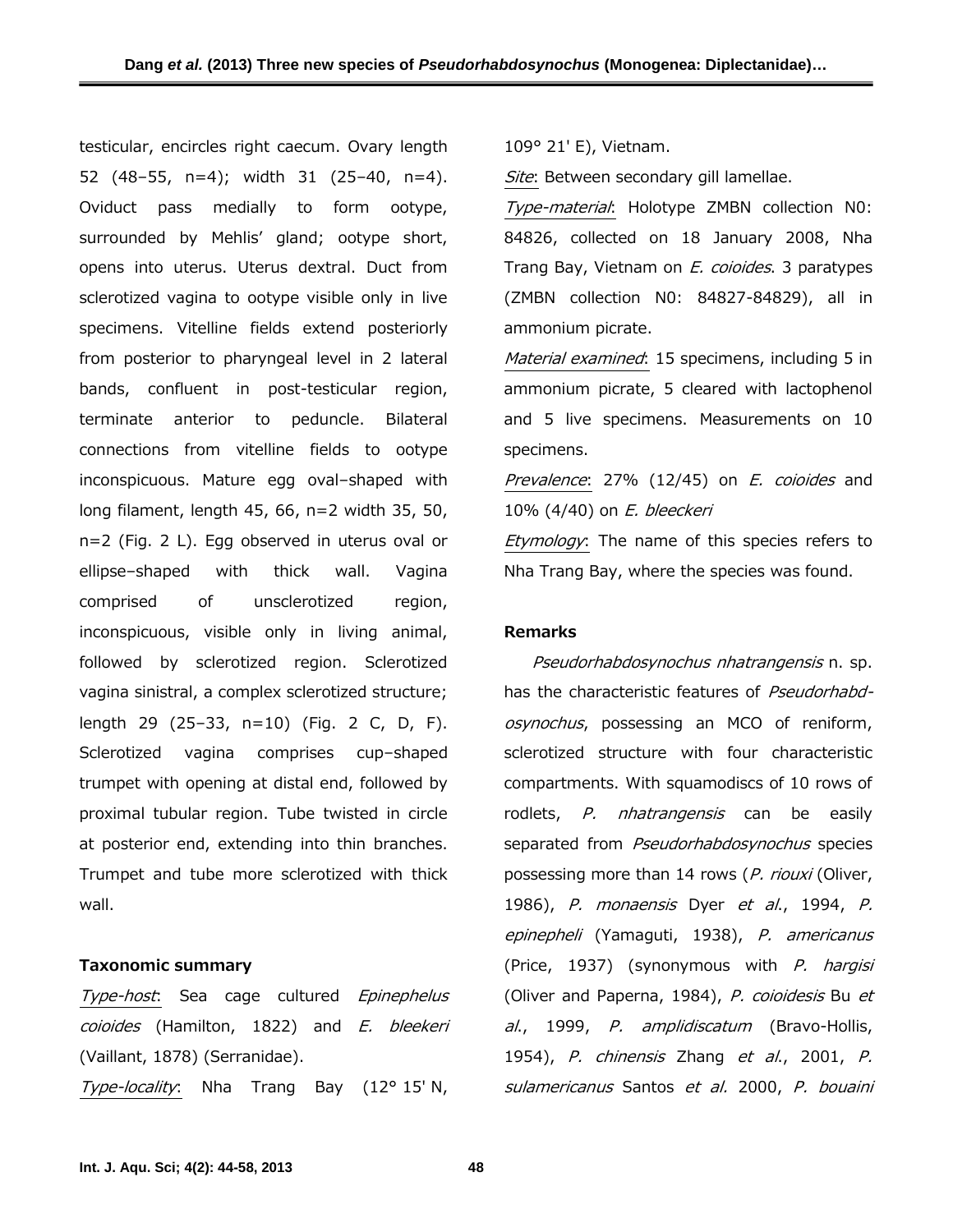Neufar and Euzet, 2007, *P. enitsuji* Neufar and Euzet, 2007).

The shape and number of the row of rodlets, which form complete circles or concentric rings (the so-called lamellosqua modisc in "*P. cupatus* group" (Hinsinger and Justine, 2006b) are also important taxonomic features. With only central row forming a complete circle, *P. nhatrangensis* n. sp. can be differentiated from *P. cupatus* Young, 1968, *P. kritskyi* Dyer *et al*. 1995, *P. capurroi* Vidal- Martinez and Mendoza-Franco, 1998, *P. melanesiensis* Laird, 1958, *P. beverleyburtonae* (Oliver, 1984), *P. buitoe* Justine, 2007, *P. cuitoe* Justine, 2007, and, *P. duitoe* Justine, 2007, *P. fuitoe* Justine, 2007, and *P. guitoe* Justine, 2007, all having at least the two innermost rows forming complete circles or rings.

 According to Justine (2007a), the sclerotized vagina is likely the key structure for *Pseudorhabdosynochus* identification. *P. nhatrangensis* n. sp*.* differentiates from the remaining species, which have a similar number of rows in the squamodisc, by the shape of the sclerotized part of the vagina. *P. nhatrangensis* n. sp. is characterized by a short and thin tubular vagina with a cup-shape trumpet opening anteriorly. It is somewhat similar to that of *P. serrani* Yamaguti, 1953, in that the proximal tubular region twists in a round circle before extending into thin chambers, but the

later species possesses an oval, saccular distal part (trumpet), while it is cup-shaped in the former. The sclerotized vagina is smaller in *P. nhatrangensis* n. sp. with a total length of 25– 33 vs 34.5–43.5 in *P. serrani*. *P. shenzhenensis* Yang *et al*., 2005 is differentiated from the new species by possessing a vagina with a flask shaped distal section and hook-shaped tube.

# *Pseudorhabdosynochus vietnamensis* **n. sp.**

### (Figure 3, 4 A–I)

*Diagnostic*: Body elongate, length 1040 (840–1240, n=6), width 213 (190–250, n=6). Tegument scaly; scales on ventral and dorsal faces from level of ovary to squamodiscs. Anterior region with 3 pairs of head organs and 2 pairs of eye-spots; distance between outer margins of anterior eye-spot pair 24 (19–26, n=5), of posterior eye-spot pair 19 (15–22, n=5).

Haptor distinctly differentiated from rest of body, narrower than body, width 80 (75–85, n=4); length 22 (20–25, n=4), provided with 2 similar squamodiscs, 2 pairs of lateral hamuli, 3 bars and 14 marginal hooklets. Squamodiscs round in shape, made up of rows of rodlets; central rows forming closed circles and possessing an inner core; rodlets progressively thinner from centre to periphery; last row with thin rodlets; ventral and dorsal squamodiscs similar; length 82 (75–90, n=6),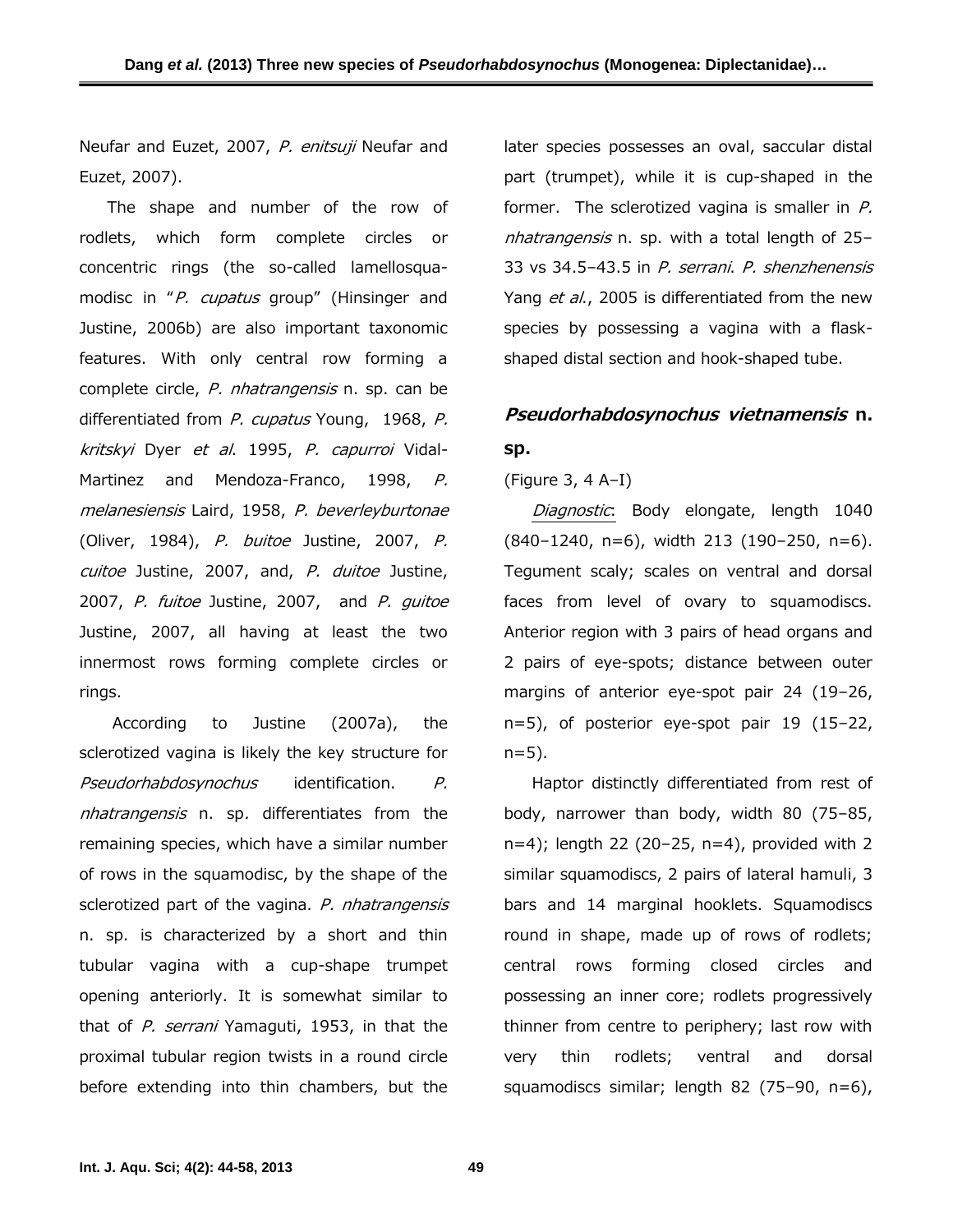width 83 (73–95, n=6), with 17–18 (n=6) rows of rodlets; ventral hamuli with shaft straight and broad root, outer length 53 (18–58, n=6), inner length 41 (38–45, n=6); dorsal hamuli with reduced root, outer length 45 (43–50, n=6), inner length 32 (30–35, n=6); ventral bar lip-like shaped with elongate extremities; length 87 (70–100, n=6), maximum width 15 (13–20, n=6); groove visible on its ventral side. Dorsal bar broadened in mid-body, length 59 (53–70, n=6), maximum width 18 (13–20, n=6) (Fig. 4 E–H).



**Figure 3:** *Pseudorhabdosynochus vietnamensis* **n. sp***.* **from** *Epinephelus coioides* **in Nha Trang Bay, Vietnam. Dorsal view, composite drawing from holotype, paratype and observation of live specimens. Scale bar: 100 µm.**

Pharynx subspherical, length 44 (30–52,

n=5), width 42 (30–55, n=5). Oesophagus apparently absent, such that intestinal bifurcation immediately follows pharynx. Caeca simple, terminate blindly at level of posterior margin of vitelline field.



**Fig. 4:** *Pseudorhabdosynochus vietnamensis* **n. sp. A-D: Male copulatory organ and corresponding sclerotized vagina in two individuals. E, F: Ventral and dorsal hamuli; G, H Transverse and dorsal bars: I: Squamodisc; Scale bare: 20µm for MCO, transverse, and, dorsal bars; 10 µm for vagina, dorsal, ventral hamuli and, squamodisc.**

Testis subspherical, intercaecal. Vas deferens emerges from antero-sinistral part of testis, enlarges into small seminal vesicle; seminal vesicle in middle region of body, transforms into duct; duct forms bends, then transform into small bulb followed by duct; duct enlarges to form vesicle, then connects to male copulatory organ (MCO). Prostatic reservoir conspicuous, elongate, connects with male copulatory organ (MCO) (Fig. 3B).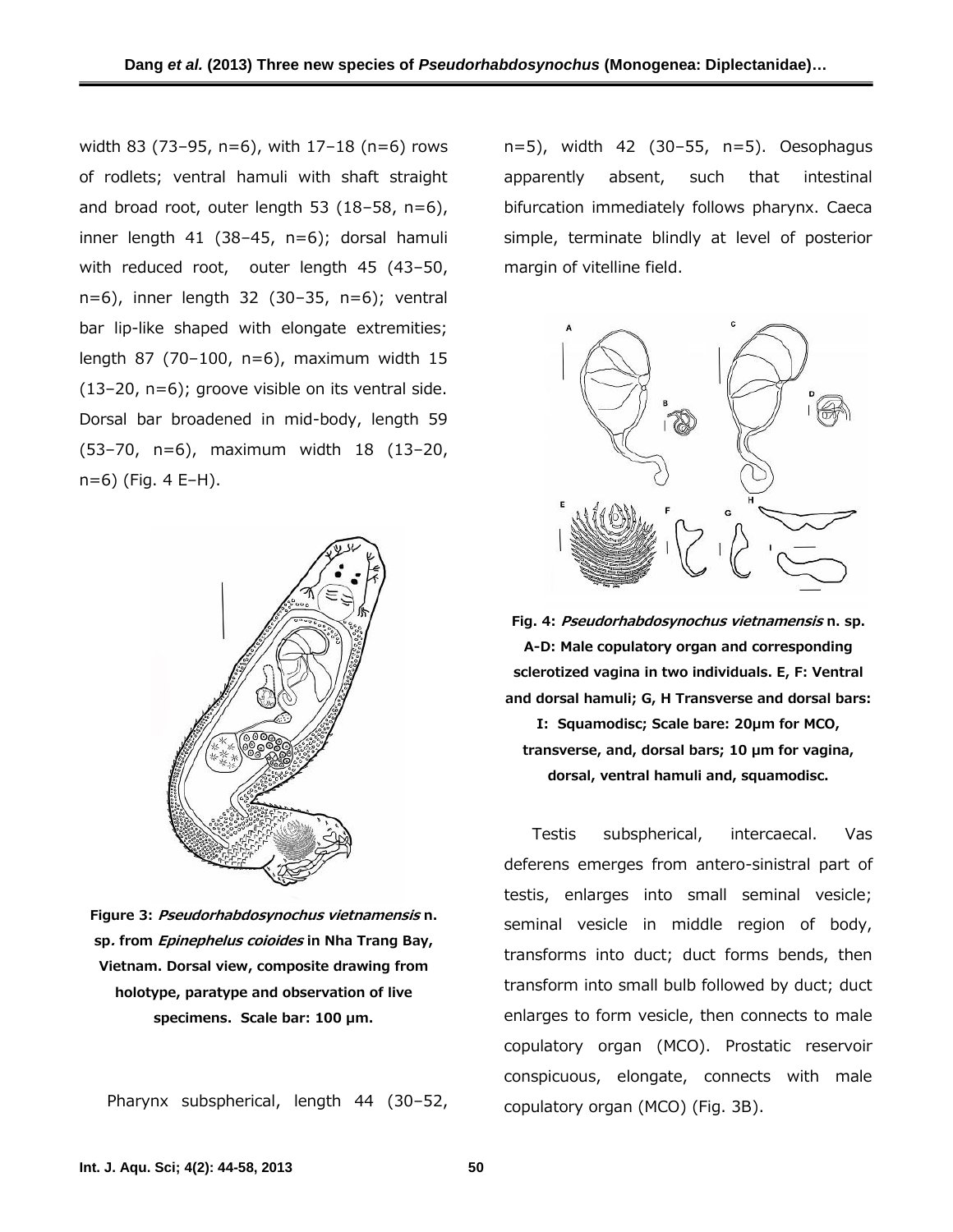MCO very large, divided into four chambers with fourth chamber more sclerotized than the Type-host. 3 anterior chambers; first chamber with very thin anterior wall; fourth chamber ends in very sclerotized cone; characteristic thickening of wall present inside fourth chamber at base of cone; cone prolonged by elongate sclerotized tube, usually widened and slightly curved posteriorly, filaments not observed. Inner length 108 (102–115, n=6); cone length 18  $(15-20, n=6)$ ; tube length 46  $(40-55, n=6)$ (Fig. 4 A, C).

Ovary subequatorial, intercaecal, pretesticular, encircles right caecum. Oviduct passes medially to form ootype, surrounded by Mehlis' gland; ootype short, uterus not observed. Duct from sclerotized vagina to ootype conspicuous. Vitelline fields extend posteriorly from posterior to pharygeal level in 2 lateral bands, confluent in post-testicular region, terminate anterior to peduncle (Fig 3 A,B). Egg not seen.

Vagina comprised of unsclerotized region, visible only in living animal, followed by sclerotized region. Sclerotized vagina sinistral in a complex structure; length 31 (30–32, n=6), width 24 (23–26, n=6). Sclerotized vagina comprises small anterior trumpet, which is continuous with unsclerotized vagina (Fig. 3). Trumpet is followed by convoluted structure, twisted and divided in to two distinct chambers, which lay over each other (Fig. 4 B, D).

#### **Taxonomic summary**

*Type-host*: *Epinephelus coioides* (Hamilton, 1872*)*.

*Type-locality*: Nha Trang Bay (12° 15′ N, 109° 21′ E), Vietnam.

*Site*: Between secondary gill lamellae.

*Type-material*: Holotype ZMBL collection N0: 84830, collected on 20 July 2007, Nha Trang Bay, Vietnam in ammonium picrate. 3 paratypes (ZMBN collection N0: 84831-84833) all cleared with lactophenol.

*Material examined*: 10 specimens, including 3 in ammonium picrate, 3 cleared with lactophenol and 4 live specimens. Measurements from 6 specimens.

*Prevalence*: 7 % (3/45).

*Etymology*: The name of this species refers the country Vietnam, where the species was found.

### **Remarks**

*Pseudorhabdosynochus vietnamensis* n. sp. possesses a characteristic vagina, trumpet shaped anteriorly, followed by a convoluted structure, twisted and divided into two distinct chambers. The morphology of vagina serves as a diagnostic character for *P*. *vietnamensis* n. sp., easily differentiating it from *Pseudorhabdosynochu*s species with squamodisc having more than 14 rows of rodlets (listed above). *Pseudorhabdosynochus fuitoe* Justine, 2007 from *Epinephelus maculates* (Bloch, 1790), *P. sinediscus* Neifar and Euzet, 2007, on *E. costae*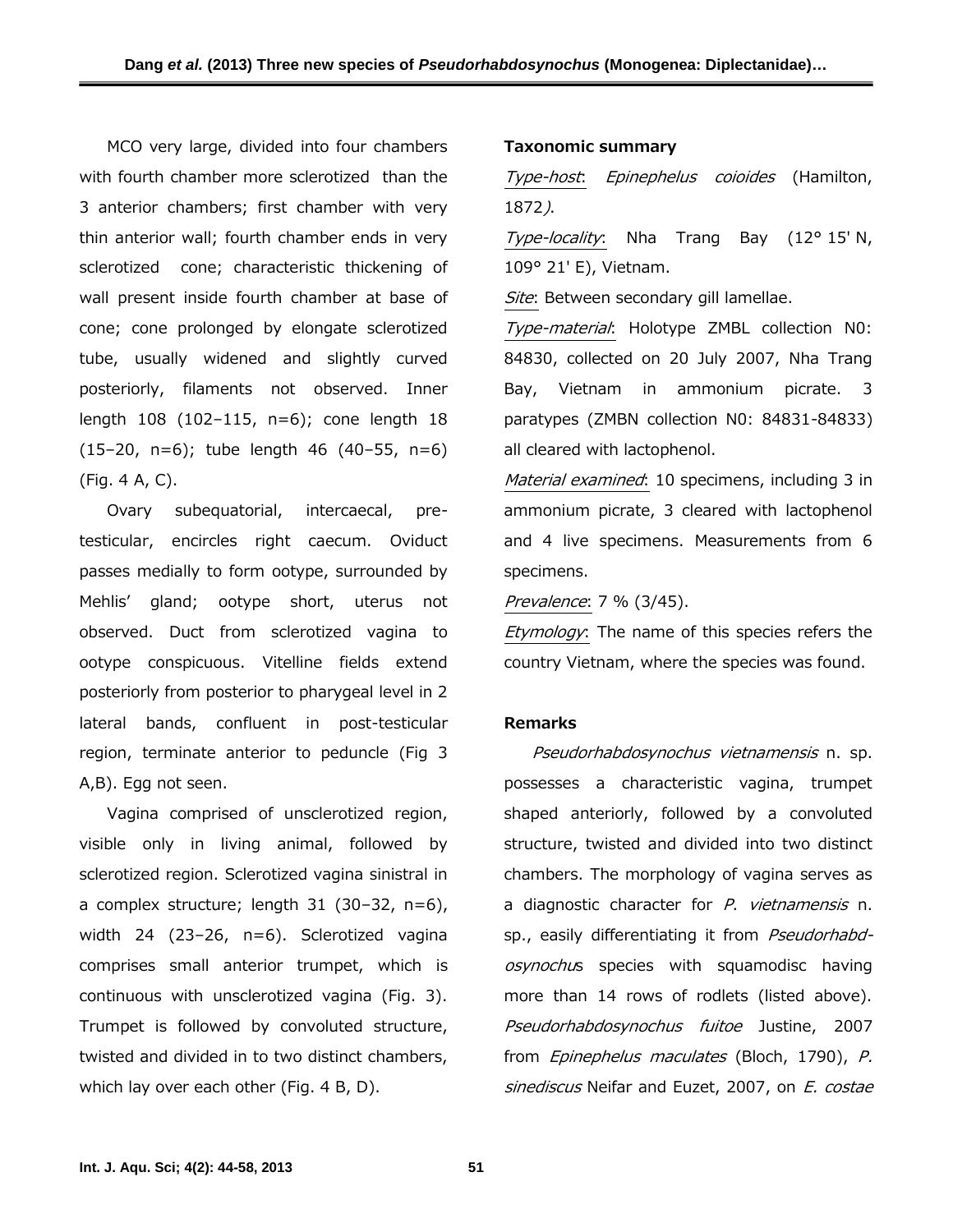(Steindachner, 1878) and *P. pai* Justine and Vignon, 2009 on *E. tauvina* (Forsskål, 1775) (all Serranidae) are characterized by sclerotized vagina with anterior trumpet followed by a primary canal, primary chamber, secondary canal and secondary chamber. These species share with *P*. *vietnamensis* n. sp. a similar vagina with a trumpet anteriorly and a complicated structure with several canals and chambers. However, the above species all possess squamodiscs with less than 14 rows of rodlets, and *P. sinediscus* is differentiated from other species by the absence of squamodiscs. *P. vietnamensis* n. sp. and *P. pai* both possess extremely developed male cupulatory organs (inner length: 108 and 118, Core length: 18 and 17; Tube length: 46 and 54; respectively) (Measurement of *P. pai* specimens stored in ammonium picrate (Justine and Vignon, 2009), but differ in the number of rows in the squamodisc (17–18 vs 11–13), and in the detail in the structure of the vagina.

# *Pseudorhabdosynochus brunei* **n. sp.**

(Figure 5, 6 A–H, 7)

*Diagnostic*: Body slightly dorsoventrally flattened, widest at level of ovary, length 245 (100–320, n=4), width 102 (90–150, n=4).Tegument smooth. Anterior region with 3 pairs of head organs and 2 pairs of eye-spots; distance between outer margins of anterior eye spot pair 13 (11–15, n=5, of posterior eye-spot

pair 7 (5–10, n=5).

Haptor differentiated from rest of body, narrow than body, width  $85$  ( $80-90$ ,  $n=3$ ); length 36 (34–38, n=3), provided with 2 similar squamodiscs, 2 pairs of lateral hamuli, 3 bars and 14 marginal hooklets. Squamodiscs round in shape, made up of rows of rodlets; central row not forming closed circles; rodlets progressively thinner from centre to periphery; last row with very thin rodlets; ventral and dorsal squamodiscs similar; length 20 (19–21, n=5), width 26 (25–28, n=5), with 7 (n=5) rows of rodlets (Fig. 6H); Ventral hamuli with shaft elongate and broad root, outer length 34 (30–36, n=5), inner length 29 (26–31, n=5); Dorsal hamuli with reduced root and curved shaft, outer length 32 (30–39, n=3), inner length 21 (20–22, n=3); Ventral bar massive, slightly constricted at medial part, tapering at extremities; length 62 (60–66, n=5); groove not visible on ventral side. Dorsal bar broadens in mid-body, length 54 (50–58, n=5) (Fig. 6 D– G).

Pharynx subspherical, length 33 (25–40,  $n=4$ ), width 33 (28-42,  $n=4$ ). Oesophagus absent, such that intestinal bifurcation immediately follows pharynx. Caeca simple, terminates blindly at level of posterior margin of vitelline field.

Testes subspherical, intercaecal. Vas deferens emerge from antero-sinistral part of testis, enlarge into small seminal vesicle;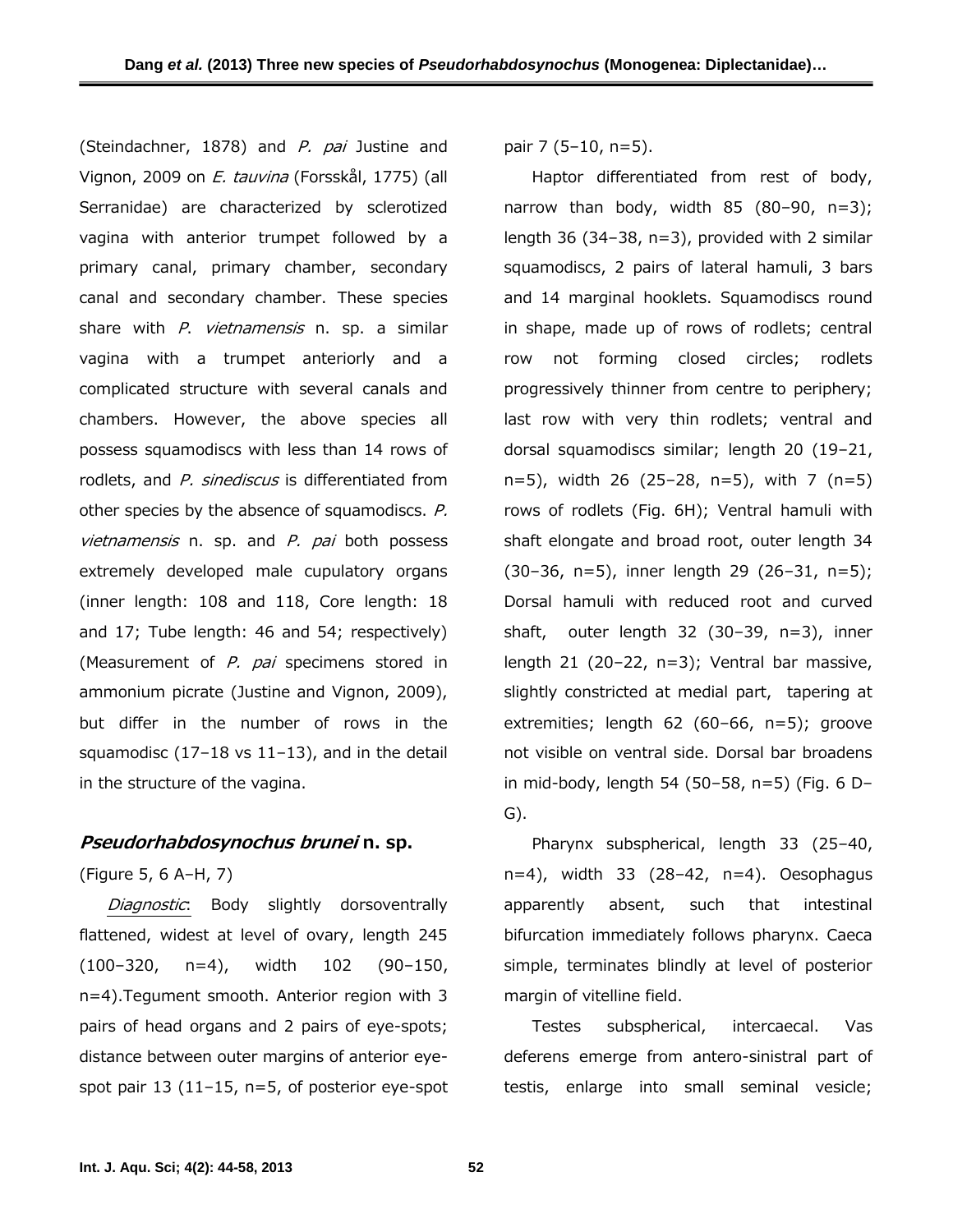seminal vesicle in middle region of body, transform into duct; duct form bends, then transform into small bulb followed by duct; duct enlarge to form vesicle, then connect to male copulatory organ (MCO).



**Fig. 5:** *Pseudorhabdosynochus brunei* **n. sp***.* **from** *Epinephelus bruneus* **in Nha Trang Bay, Vietnam. Dorsal view, composite drawing from holotype, paratype and observation of live specimens. Scale bar: 100 µm.**

MCO slightly curved, divided into four chambers with fourth chamber more sclerotized than 3 anterior chambers, which have similar thin walls; fourth chamber ends in very sclerotized cone; characteristic thicken of wall present inside fourth chamber at base of cone; cone prolonged by elongate sclerotized tube, filaments not observed. Length 28 (21–40,  $n=5$ ; cone and tube length 12 (8-15,  $n=4$ ) (Fig. 6 A).

Ovary subequatorial, intercaecal, pretesticular, encircles right caecum. Oviduct passes medially to form ootype, surrounded by Mehlis' gland; ootype short, uterus not observed. Duct from sclerotized vagina to ootype inconspicuous. Vitelline fields extend posteriorly from posterior to pharyngeal level in 2 lateral bands, confluent in post-testicular region and terminate anterior to peduncle. Egg large, oval, with long sclerotized tail, length 115, tail length 50 (in 1 live specimen) (Fig. 6 C). The laying egg process of *P. brunei* is presented in Fig. 7.



**Fig. 6:** *Pseudorhabdosynochus brunei* **n. sp***.* **A: Male copulatory organ B: Sclerotized vagina; C: Sclerotized egg; D, E: dorsal and transverse bars; F, G: Ventral and dorsal hamuli; H: Squamodisc. Scale bare: 10 µm for MCO, vagina, dorsal, ventral hamuli and, squamodisc, 20 µm for transverse and dorsal bars and the egg.**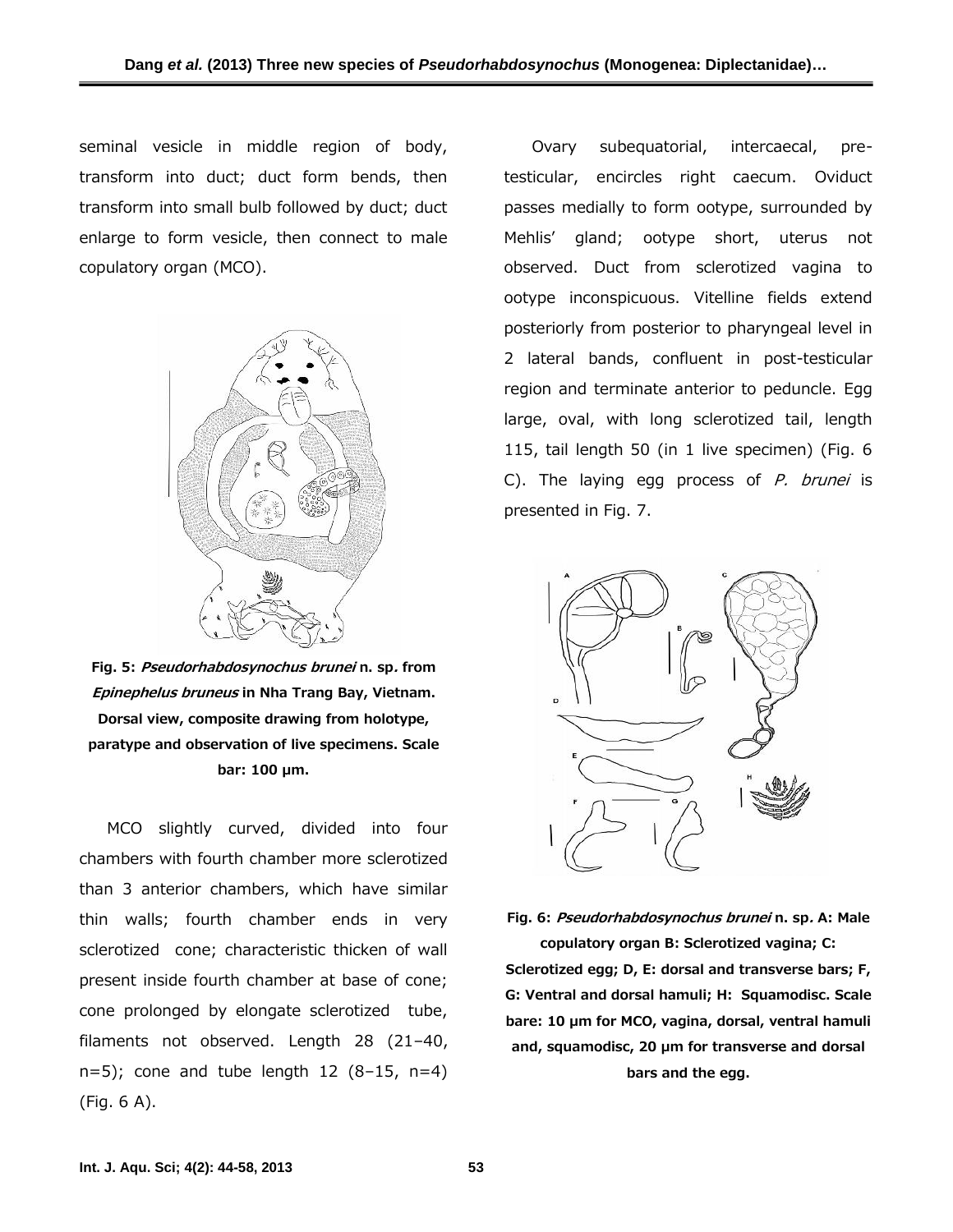Sclerotized vagina, length 18 (15-20, n=4); very difficult to observe, even in live specimens. Sclerotized vagina with long sclerotized tube extending close to distal opening. Distal region make up of two small sequenced chambers. Posteriorly, tube divides into broad branch (Fig. 6 B).

#### **Taxonomic summary**

*Type-host*: *Epinephelus bruneus* (Bloch, 1793*)*. *Type-locality*: Cam Ranh Bay (11° 52' 60 N, 109° 10' E), Vietnam

*Site*: Between secondary gill lamellae.

*Type-material*: Holotype ZMBN collection N0: 84834, collected on 25 July 2007, Nha Trang Bay, Vietnam; 3 paratypes (ZMBN 84835- 84837), all in ammonium picrate.

*Material examined*: 6 specimens, including 4 in ammonium picrate, 2 cleared with lactophenol and 2 live specimens.

*Prevalence*: 32 % (9/28)

*Etymology*: The specific name refers to the scientific name of the host *E. bruneus*

#### **Remarks**

*P. brunei* n. sp. is the only species found on *E. bruneus* in Nha Trang Bay, Vietnam. It is the smallest *Pseudorhabdosynochus* so far found on grouper in Vietnam. With all characteristics of the genus, *Pseudorhabdosynochus brunei* possesses a vagina which shares features with *Pseudorhabdosynochus summanoides* Yang *et*

*al*., 2005 in having a sclerotized tube extending close to the distal opening, and the distal region being made up of sequenced chambers, but the size is much smaller (18 (15–29) vs 29–56 (45.8)), and the distal region possesses two sequential chambers, while it winds into a small irregular convolution in *P. summonoides.* In addition, it differs from *P. summanoides* in that the posterior end of its tube does not form a loop (twisted in round circle). The smaller size of vagina and its distal region being made up of sequential chambers separate *P. brunei* from *P. lantauensis* Beverley-Burton and Suriano, 1981 which was originally reported from *E. bruneus*. *P. brunei* n. sp. can easily be differentiated from other *Pseudorhabdosynochus* species by the squamodisc having only 7 rows of rodlets, specific haptoral hadparts, and characteristics of the egg. The egg laying process, presented in Fig. 7, shows the sclerotized structure with the tail. The eggs are also larger than eggs found in other species of the genus.

# **Discussion**

In Vietnam, both *E. coioides* and *E. bleekeri* are intensively cultured in sea cages, along with *E. fuscoguttatus* (Forsskål, 1775) and *Plectroponus leopardus* (Lacepède, 1802), and in some cases with snapper (*Lutjanus argentimaculatus* (Forsskål, 1775) and other finfish. Arthur and Te (2006) reported *Pseudorhabdosynochus harigisi* Oliver and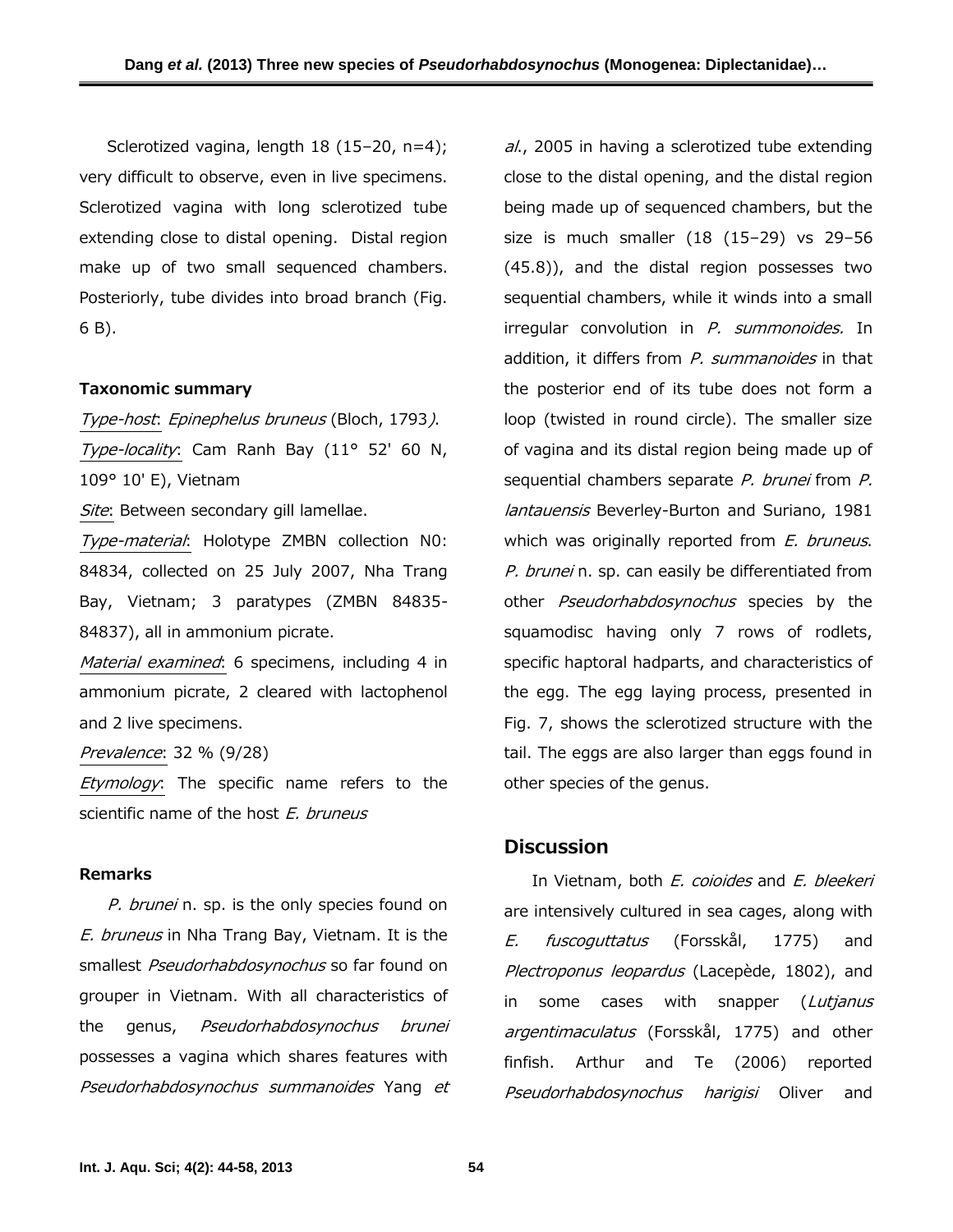Paperna, 1984*, P. cupatus, P. epinepheli* and *Haliotrema* sp. from *Epinephelus bruneus, E. sexfasciatus* (Valenciennes, 1828) and *E.*

*tauvina* from Gulf of Tonkin. The current study is the first report of new *Pseudorhabdosynochus* species from Vietnamese grouper.



**Fig. 7: Egg laying process in** *P. brunei* **n. sp. A: tail of the egg inside body at vaginal level; B: egg partially extruded; C: egg completely extruded. M: male copulatory organ, T: tail of egg. Scale bar. 50µm**

*Epinephelus coioides* is presently a common species for grouper aquaculture in Southeast Asia and China. Yang *et al*. (2005a) reported that *E. coioides* harbored a considerably great number (six) of congeneric monogenean parasites. These species (*P. lantauensis*, *P. coioidesis*, *P. serrani*, *P. shenzhenensis, P. summanae* Young, 1969 and *P. summanoides)* possess a tubular vagina varying from each other by considerable length variations, and the distal parts in two extremes, except *P. coioidesis*. *P. nhatrangensis* shares similar

character of tubular vagina, however, the tube is short and opening anteriorly, while they are usually long and have distal parts in the other species. The large MCO and convoluted vagina separated *P. vietnamensis* from the rest of co generic parasites infecting *E. coioides*.

Two *Pseudorhabdosynochus* species (*P. epinepheli* and *P. lantauensis*) have so far been reported infecting *E. bruneus*. Due to possible misidentification of *E. bruneus* and *E. akaara* (Temminck and Schlegel, 1842) on small specimens, Justine (2009) suggested that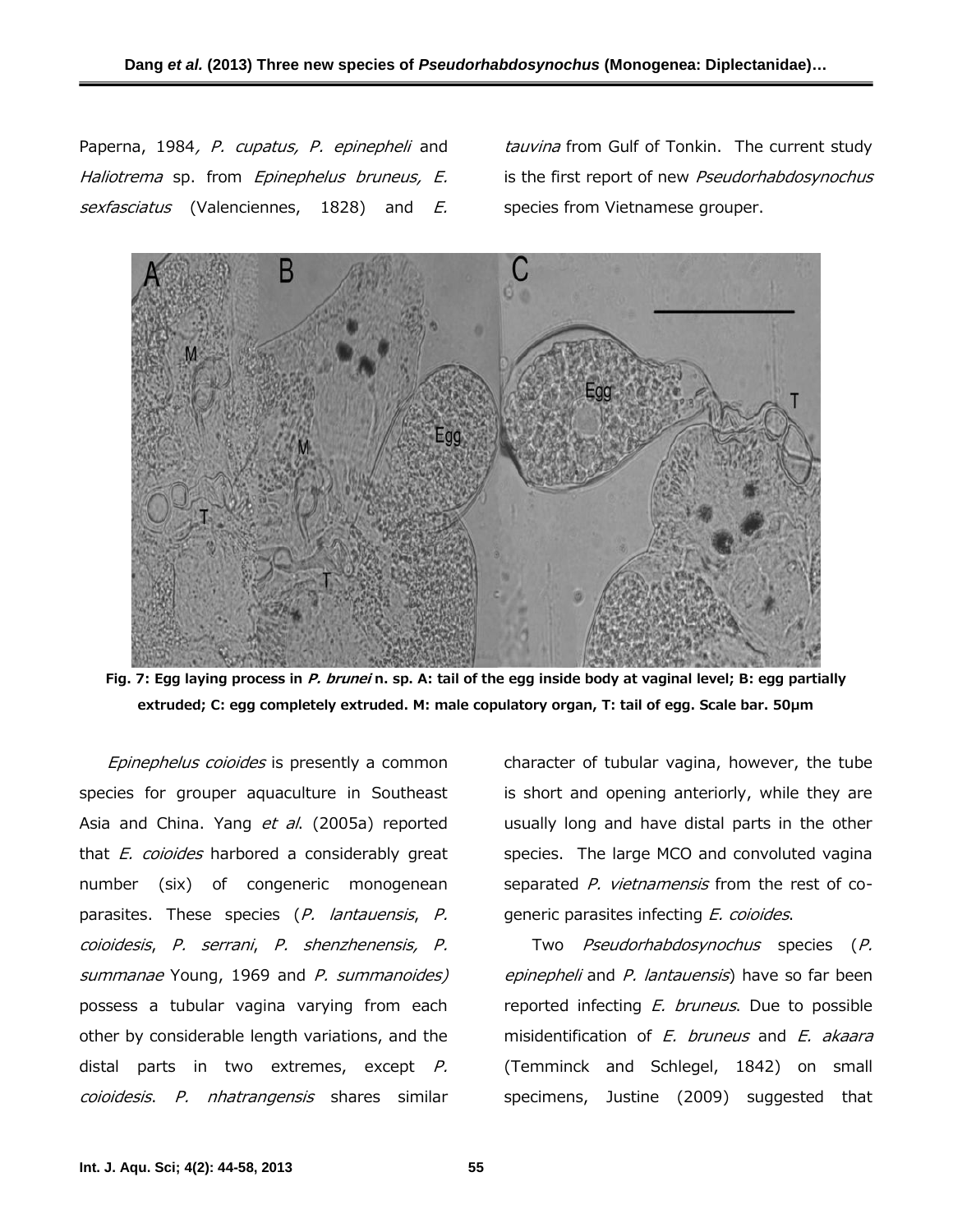specimens of *E. bruneus* examined by Beverley- Burton and Suriano (1981) were actually *E. akaara*. In the current study, *P. brunei*, characterized by small number of rows in the squamodisc and large sclerotized egg, has been found as the only species abundant on *E. bruneus* juveniles.

Leong (1997) considered parasitic infections as the major contributing factor to disease outbreaks. The increasing number of monogenean parasites reported on cultured fish (but not observed in the wild fish of the same species) may be a result of poly-cultured systems (as host switching may be taking place between mixed culturing species), and bad environmental management. Three new species reported here increase current knowledge of the diversity of *Pseudorhabdosynochus* species, both in the wild and in the aquaculture condition.

# **Acknowledgments**

This study was conducted as part of the PhD Quota program, University of Bergen, Depart ment of Biology and financially supported by the Marine Biodiversity research group.

# **References**

- $\checkmark$  Arthur J.R. and Te B.Q. (2006) Checklist of the parasites of fishes of Viet Nam. FAO Fisheries Technical Paper 369/2. Food and Agriculture Organization of the United Nations, Rome.
- $\checkmark$  Berland B. (2005) Whole mounts. Kolej University Sains

dan Teknologi Malaysia**,** Kuala Terengganu**,** Malaysia, 54 p.

- $\checkmark$  Beverley-Burton M. and Suriano M. (1981) A revision of *Cycloplectanum* Oliver, 1968 (Monogenea: Diplectanidae) and descriptions of *C. hongkongensis* n. sp. and *C. lantauensis* n. sp. from *Epinephelus* spp. (Serranidae) in the South China Sea. Can. J. Zo., 59: 1276-1285
- $\checkmark$  Bu S.S., Leong T.S., Wong S.Y., Woo R.W. and Foo T. (1999) Three diplectanid monogeneans from marine finfish (*Epinephelus* spp.) in the Far East. J. Heminthol., 73: 301-312.
- $\checkmark$  Dang B.T., Levsen A., Schander C. and Bristow G.A. (2010) Some *Haliotrema* (Monogenea: Dactylogyridae) from cultured grouper (*Epinephelus* spp.) with emphasis on the phylogenetic position of *Haliotrema cromileptis*. J. Parasitol., 96:30-39.
- $\checkmark$  Dyer W.G., Williams E.H.Jr. and Bunkley-Williams L. (1994) *Pseudorhabdosynochus monaensis* n. sp. (Monogenea: Diplectanidae) on rock hind from Mona Island, Puerto Rico. J. Aquat. Anim. Health., 6: 59-63.
- Dyer W.G., Williams E.H.Jr. and Bunkley-Williams L. (1995). *Pseudorhabdosynochus kritskyi* n. sp. (Monogenea: Diplectanidae) on gag from the Gulf of Mexico. J. Aquat. Anim. Health, 7: 337-340.
- $\checkmark$  Hinsinger D.D. and Justine J.-l. (2006a) *Pseudorhabdosynochus venus* n. sp. (Monogenea: Diplectanidae) from *Epinephelus howlandi* (Perciformes: Serranidae) off New Caledonia. Syst. Parasitol., 63**:** 155- 160.
- $\checkmark$  Hinsinger D.D. and Justine J.-l. (2006b) The '*Pseudorhabdosynochus cupatus* group' (Monogenea, Diplectanidae) in *Epinephelus fasciatus*, *E. howlandi*, *E. rivulatus* and *E. merra* (Perciformes: Serranidae) off New Caledonia, with descriptions of *Pseudorhabdosynochus cyathus* n. sp. and *P. calathus* n. sp. Syst. Parasitol.**,** 64: 69-90.
- Justine J.-l. and Euzet L. (2005a) Species of *Pseudorhabdosynochus* Yamaguti, 1958 (Monogenea: Diplectanidae) from *Epinephelus fasciatus* and *E. merra* (Perciformes: Serranidae) off New Caledonia and other parts of the Indo-Pacific Ocean, with a comparison of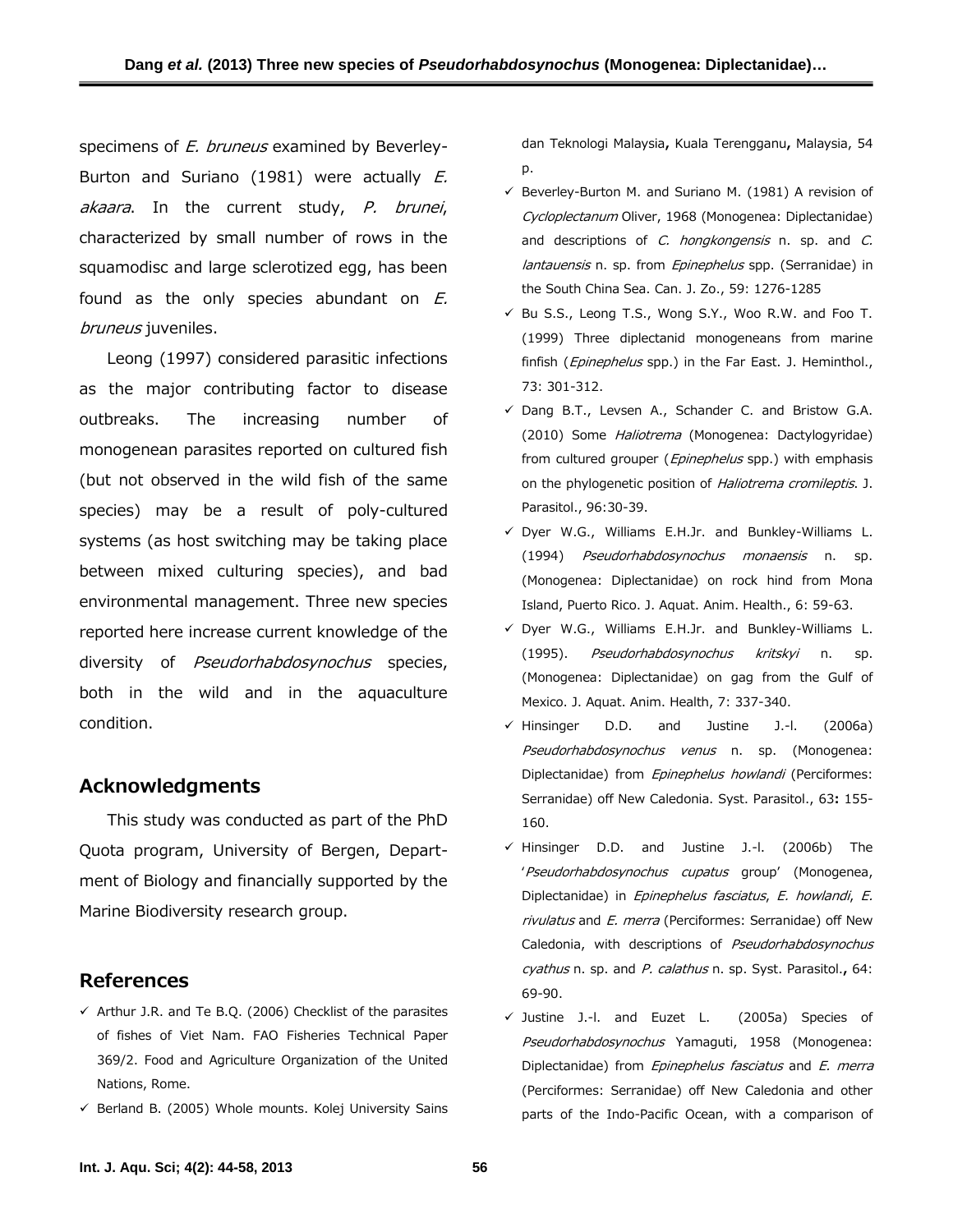measurements of specimens prepared using different methods, and a description of *P. caledonicus* n. sp. Syst. Parasitol., 62: 1-37.

- Justine J.-l. and Euzet L. (2005b) *Pseudorhabdosynochus hirundineus* n. sp. Monogenea: Diplectanidae) from *Variola louti* (Perciformes: Serranidae) off New Caledonia. Syst. Parasitol., 82: 39-45.
- $\checkmark$  Justine J.-l. (2007a) Parasite biodiversity in a coral reef fish: twelve species of monogeneans on the gills of the grouper *Epinephelus maculatus* (Perciformes: Serranidae) off New Caledonia, with a description of eight new species of *Pseudorhabdosynochus* (Monogenea: Diplectanidae). Syst. Parasitol., 66**:** 81- 129.
- Justine J.-l. (2007b) *Pseudorhabdosynochus argus* n. sp. (Monogenea: Diplectanidae) from *Cephalopholis argus*, *P. minutus* n. sp. *and Diplectanum nanus* n. sp. from *C. sonnerati* and other monogeneans from *Cephalopholis* spp. (Perciformes: Serranidae) off Australia and New Caledonia. Syst. Parasitol., 68: 195-215.
- $\checkmark$  Justine J.-l. and Sigura A. (2007) Monogeneans of the malabar grouper *Epinephelus malabaricus* (Perciformes, Serranidae) off New Caledonia, with a description of six new species of *Pseudorhabdosynochus* (Monogenea: Diplectanidae). Zootaxa, 1543: 1–44.
- $\checkmark$  Justine J.-l. (2008) Two new species of *Pseudorhabdosynochus* Yamaguti, 1958 (Monogenea: Diplectanidae) from the deep-sea grouper *Epinephelus morrhua* (Val.) (Perciformes: Serranidae) off New Caledonia. Syst. Parasitol., 71: 145-158.
- Justine J.-l. (2009) A redescription of *Pseudorhabdosynochus epinepheli* (Yamaguti, 1938), the type-species of *Pseudorhabdosynochus* Yamaguti, 1958 (Monogenea: Diplectanidae) and the description of *P. satyui* n. sp. from *Epinephelus akaara* off Japan. Syst. Parasitol., 72: 27-55.
- $\checkmark$  Justine, J.-I. and Vignon M. (2009) Monogeneans of the grouper *Epinephelus tauvina* (Perciformes: Serranidae) off Moorea, French Polynesia, with a description of *Pseudorhabdosynochus pai* n. sp. (Monogenea: Diplectanidae). Syst. Parasitol., 72: 113-125.
- $\checkmark$  Kritsky D.C. and Beverley-Burton M. (1986) The Status of *Pseudorhabdosynochus* Yamaguti, 1958, and *Cycloplectanum* Oliver, 1968 (Monogenea: Diplectanidae). Proc. Biol. Soc. Wash., 99: 17-20.
- $\checkmark$  Leong T.S. (1997) Control of Parasites in Cultured Marine Finfishes in Southeast Asia-an Overview. Inrernorionnl J. Parasirol., 27: 1177-1184.
- $\checkmark$  Neifar L. and Euzet L. (2007) Five new species of *Pseudorhabdosynochus* (Monogenea: Diplectanidae) from the gills of *Epinephelus costae* (Teleostei: Serranidae). Folia Parasitol., 54**:** 117-128.
- Oliver G. (1986) *Cycloplectanum riouxi* n. sp., une nouvelle espece de Diplectanidae (Monogenea, Monopisthocotylea) parasite *d'Epinephelus guaza*(Linnaeus, 1758) (Pisces, Serranidae) Syst. Parasitol., 8: 317-322.
- $\checkmark$  Santos C., Buchmann P.K. and Gibson D. (2000) *Pseudorhabdosynochus* spp. (Monogenea: Diplectanidae) from the gills of *Epinephelus* spp. in Brazilian waters. Syst. Parasitol., 45: 145-153.
- $\checkmark$  Sigura A., Chauvet C. and Justine J.-L. (2007) *Pseudorhabdosynochus bacchus* sp. nov. (Monogenea: Diplectanidae) from *Epinephelus coeruleopunctatus* (Perciformes: Serranidae) off New Caledonia. Acta Parasitol., 52**:** 196-200.
- Vidal-Martinez V.M., Aguirre-Macedo L. and Mendoza- Franco E.F. (1997) *Pseudorhabdosynochus yucatanensis* sp. n. (Monogenea: Diplectanidae) from the gills of the red grouper *Epinephelus morio* (Pisces: Serranidae) of the Yucatan Peninsula, Mexico. Folia Parasitol., 4: 274- 278.
- Vidal-Martinez V.M. and Mendoza-Franco E.F. (1998) *Pseudorhabdosynochus capurroi* sp. n. (Monogenea: Diplectanidae) from the gills of *Mycteroperca bonaci* (Pisces: Serranidae) of the Yucatan Peninsula, Mexico. Folia Parasitol., 45: 221-224.
- $\checkmark$  Wu X.Y., Chilton N.B., Zhu X.Q., Xie M.Q. and Li A.X. (2005a) Molecular and morphological evidence indicates that *Pseudorhabdosynochus lantauensis* (Monogenea: Diplectanidae) represents two species. Parasitolog*y,* 130: 669-677.